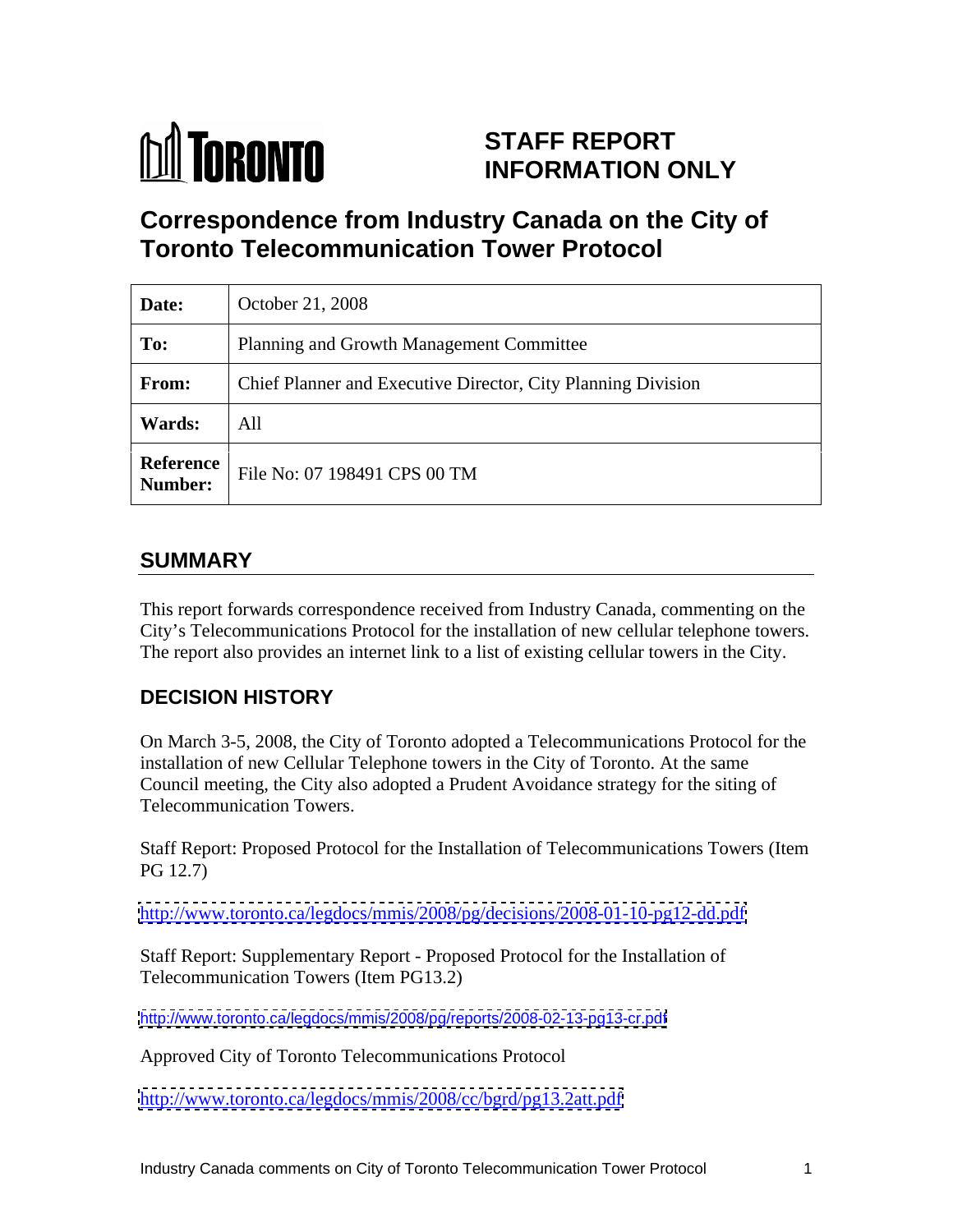Staff Report and Council Actions: Prudent Avoidance Policy on Siting Telecommunication Towers and Antennas (HL 10.3)

<http://www.toronto.ca/legdocs/mmis/2007/hl/reports/2007-12-04-hl10-cr.pdf>

# **ISSUE BACKGROUND**

Under the Radiocommunications Act, Industry Canada has the final authority to approve the location of telecommunication towers and antennae. Industry Canada consults with local municipalities on the location of telecommunication towers as part of their approval process.

In order to provide a consistent approach for the City's comments to Industry Canada, the City adopted a protocol for the installation of telecommunication towers. At the time that City Council adopted the protocol, it requested the City Clerk to forward a copy of the report and the attached protocol to Industry Canada for their information. Industry Canada has reviewed the protocol and has responded in a letter to the City Clerk (see Attachment 1 to this report).

At its meeting of March 3-5, 2008, Council also requested staff to provide a list of existing and proposed telecommunications towers in the City of Toronto.

# **COMMENTS**

## **Industry Canada's Letter of July 4, 2008**

In its letter, Industry Canada notes that although the City has approved a Prudent Avoidance Policy (100 times more stringent than Safety Code 6), that Industry Canada will continue to approve proposals provided that they strictly comply with the emissions limits set out in Safety Code 6.

Industry Canada also notes that the requirement in the City's protocol for notification to property owners within 25 metres of a proposed antenna will only apply to installations that are not excluded from municipal consultation by Industry Canada.

Industry Canada has also reviewed the City's requirement for notification of property owners within 400 metres of a proposed telecommunication tower. It is Industry Canada's view that this requirement goes beyond the intent of their established procedures. They will not require applicants to comply with the City's notification requirements. They will consider the intent of their procedures to be met when an applicant provides notification to residents within a radius of three times the tower height.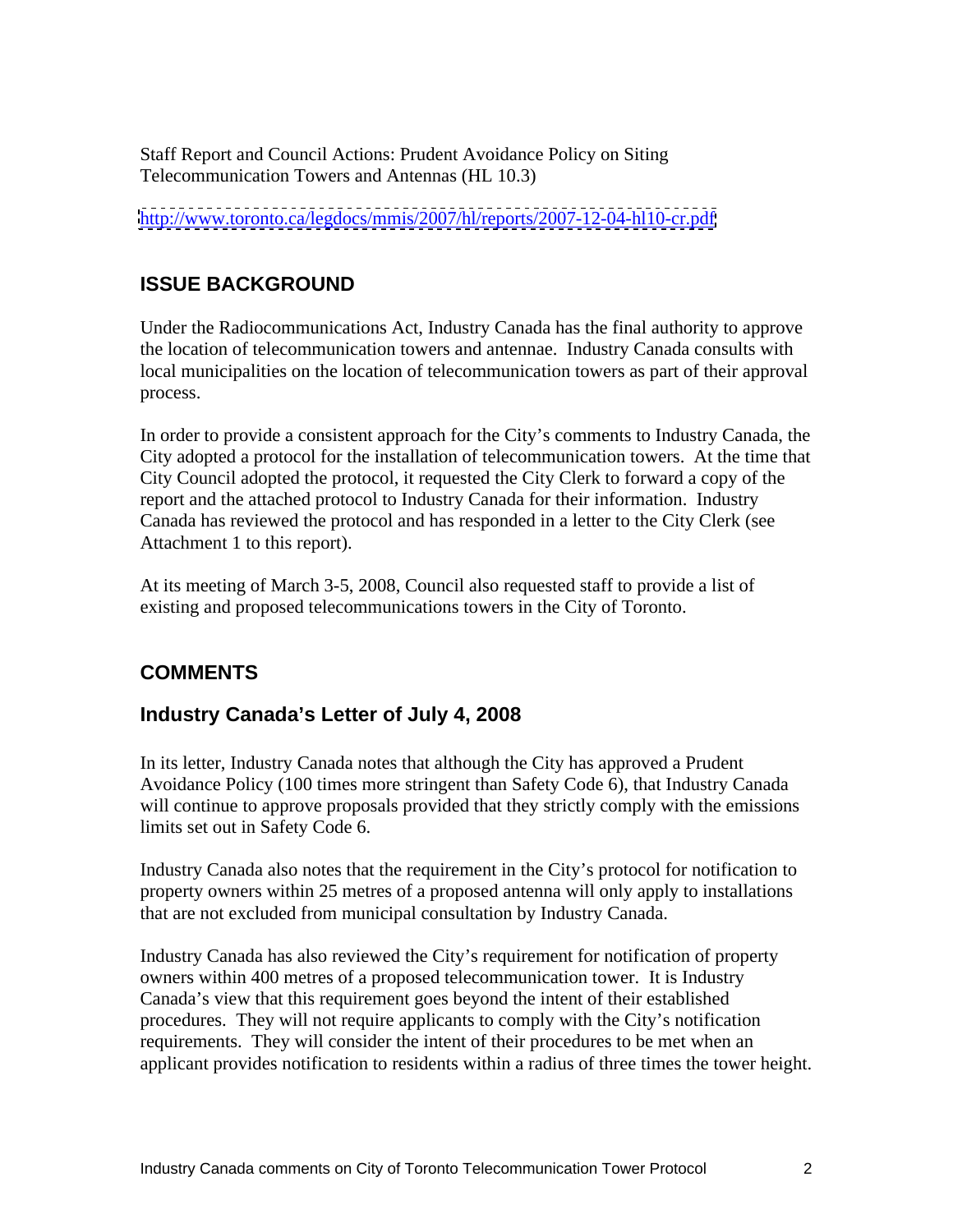# **City Planning Division's Implementation of the Telecommunications Protocol**

Since the City's adoption of the Telecommunications Protocol, three applications for new cellular telecommunications towers have been received. These applications are currently being processed. The applicants have notified residents within 120 metres of the proposed sites, notwithstanding the City's request for a 400 metre notification.

The City's formal response to Industry Canada on these applications has not been finalized. However, the City's protocol states that where an applicant has not complied with the City's protocol, that City staff will inform the proponent and Industry Canada in a letter stating that the local land-use consultation process (a 400 metre circulation notice) has not been completed in accordance with the City's protocol. The letter will include recommendations regarding the proposal and will forward the comments raised during the public consultation process for Industry Canada to resolve. In commenting to Industry Canada, City staff will follow the City's protocol.

### **Listing of Existing and Proposed Telecommunications Towers and Antennas**

A list of the existing Telecommunications (Cellular) Towers and Antennas can be obtained from the City Planning Division internet site at the following address:

[http://www.toronto.ca/planning/telecommunications\\_locations.pdf](http://www.toronto.ca/planning/telecommunications_locations.pdf)

Since the City's protocol was approved by Council, three applications for proposed telecommunications towers have been received at:

- 6415 Steeles Avenue East in Ward 42
- 4186-4190 Finch Avenue East in Ward 41
- 363 Old Finch Avenue in Ward 42

Since staff last reported on the subject of telecommunications towers to Council, Industry Canada conducted an auction of telecommunications frequencies. Up to four new telecommunications companies will be providing cellular telephone service in the Toronto area. Staff anticipate that this may result in an increase in applications for new towers in 2009.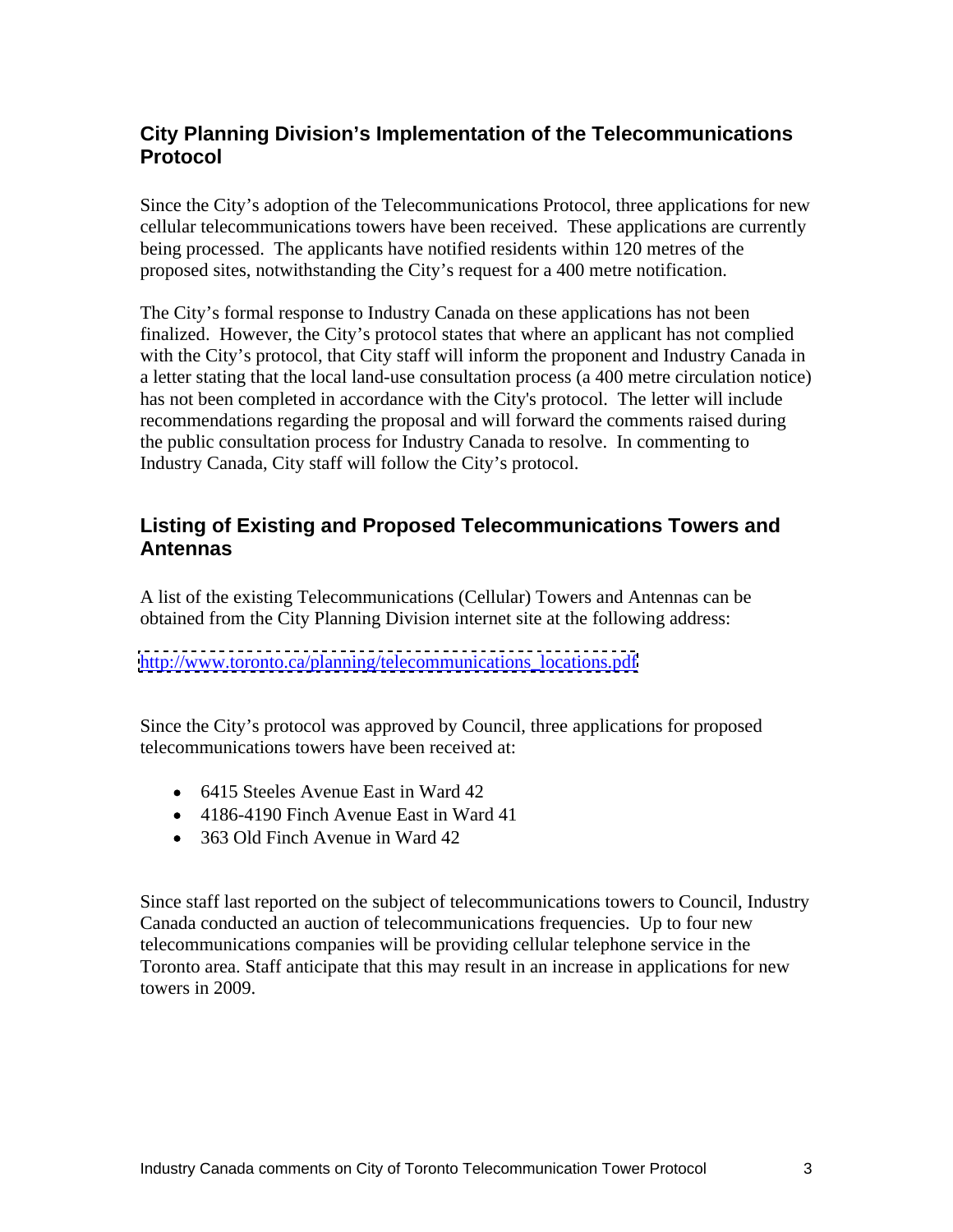Toronto Public Health, Toronto Building and Legal Services were consulted in the preparation of this report.

### **CONTACT**

David Oikawa Manager Community Planning Tel. No. 416-394-8219 Fax No. 416-394-6063 E-mail: doikawa@toronto.ca

# **SIGNATURE**

Gary Wright Chief Planner and Executive Director City Planning Division

## **ATTACHMENTS**

Attachment 1: Letter from Industry Canada regarding the City of Toronto's Telecommunication Tower Protocol

 $\overline{\phantom{a}}$  , we can assume that the contract of  $\overline{\phantom{a}}$  , we can assume that the contract of  $\overline{\phantom{a}}$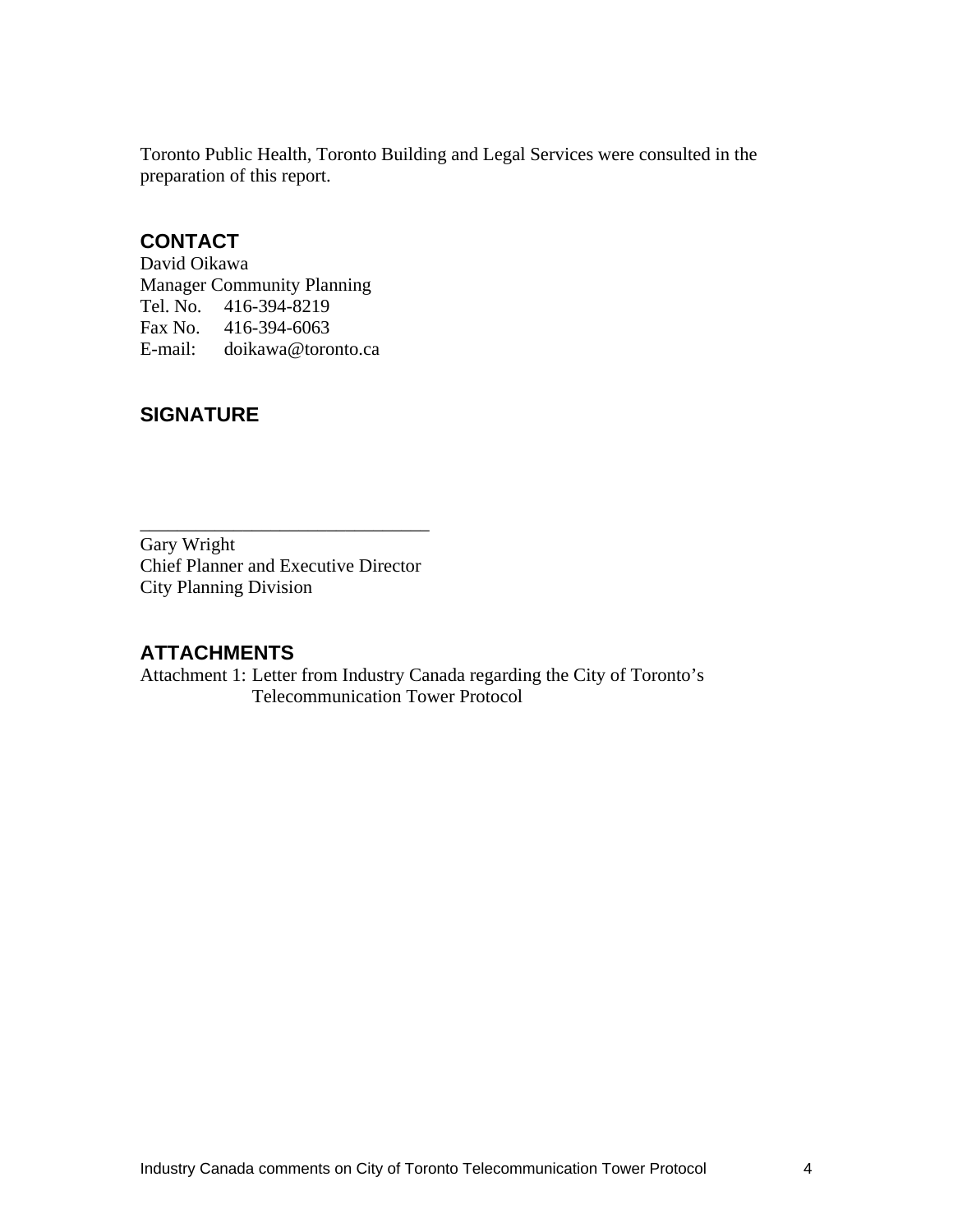#### **Attachment 1: Industry Canada's Letter of July 4, 2008**



**Industry Canada** Spectrum, Information Technologies and Telecommunications 151 Yonge Street, 3rd Floor Toronto, ON M5C 2W7

Industrie Canada Spectre, technologie de l'information et télécommunications 151 rue Yonge, 3<sup>e</sup> étage Toronto, ON M5C 2W7

July 4, 2008

Ms Ulli S. Watkiss City Clerk City of Toronto City Hall, 12<sup>th</sup> Floor West 100 Queen Street West Toronto, ON M5H 2N2

RECEIVED

I am responding to your letter of April 21, 2008 in which you provided Industry Canada with the City of Toronto's Telecommunication Tower and Antenna Protocol adopted by City Council - March 3, 4 and 5, 2008.

We have reviewed this document and wish to provide the City of Toronto with specific comments regarding sections of the protocol and their implications.

Industry Canada manages the radio frequency spectrum which includes authorizing radio systems, antennas and supporting structures. These are an important and integral part of radiocommunication systems. The Department has instituted antenna siting procedures outlined in Client Procedures Circular CPC-2-0-03 (Issue 4), "Radiocommunication and Broadcasting Antenna Systems" which is available on Industry Canada's website:

http://www.ic.gc.ca/epic/site/smt-gst.nsf/en/sf08777e.html

We have also produced a guide to assist the local land use authorities develop protocols which is available at:

#### http://www.ic.gc.ca/epic/site/smt-gst.nsf/en/sf08839e.html

As the City of Toronto developed its new protocol, Industry Canada staff worked closely with city staff to ensure that it followed the intent and spirit of CPC-2-0-03. The final protocol, as amended by City Council at its March 3, 4, and 5, 2008 meetings, included some significant amendments while providing no opportunity for comment from the various stakeholders and Industry Canada.

The following specific areas of the Toronto "protocol" are of interest to Industry Canada and will provide guidance in terms of their applicability as part of the local consultation process as intended in CPC-2-0-03.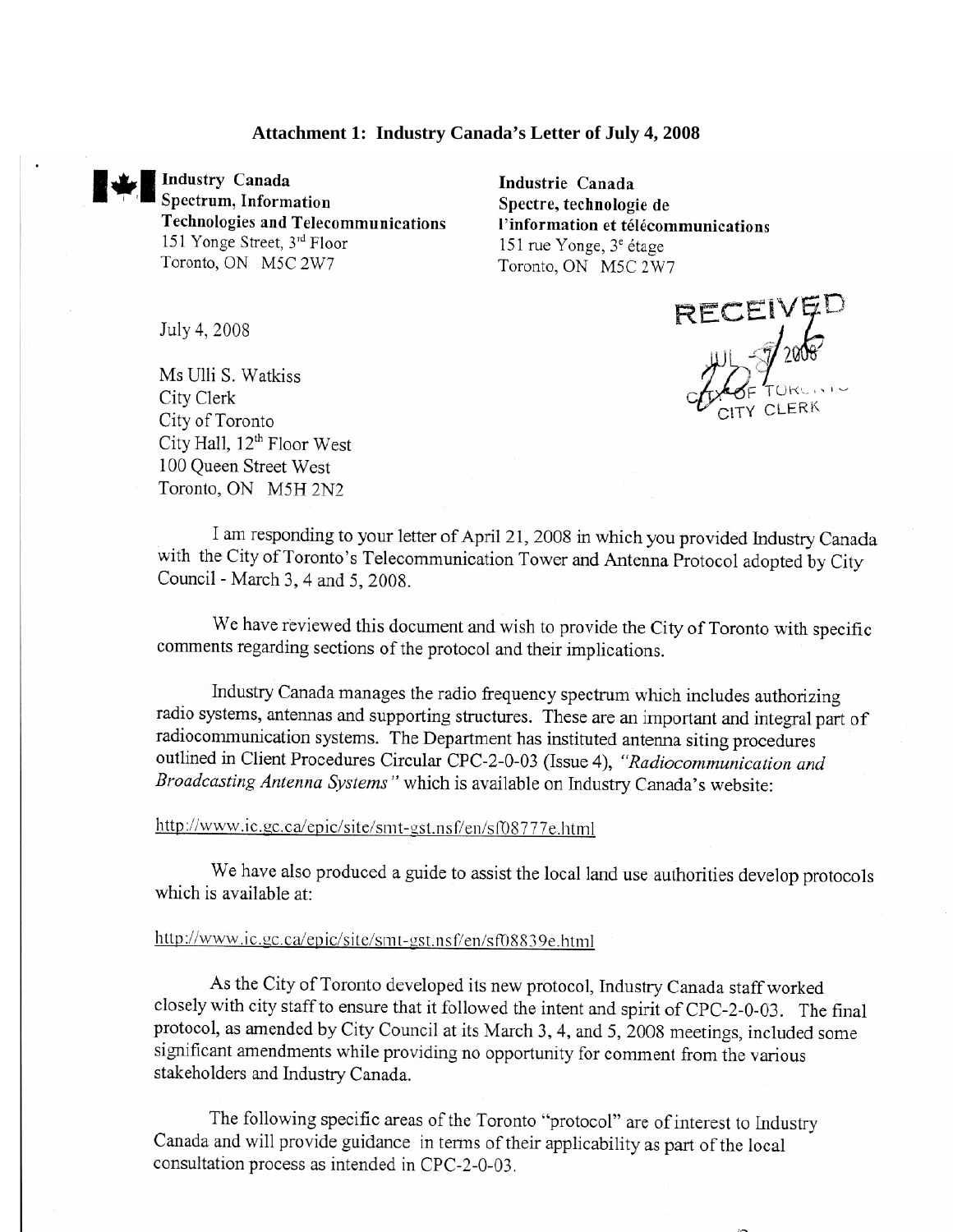#### **Prudent Avoidance**

While Toronto's "protocol" itself does not contain a specific reference to the Toronto Prudent Avoidance Policy, Industry Canada is aware of Council's companion resolution where Council endorsed the Prudent Avoidance Policy (100 times less than Safety Code 6) and directed City staff to evaluate all cell tower applications based on this policy and to oppose all those which do not meet it.

The limits prescribed in Health Canada's Safety Code 6 are used by Industry Canada as a national standard to determine whether a proposal complies with CPC-2-0-03 radiofrequency exposure limits. Industry Canada is of the position that this standard should not vary based on the opinions of local land use authorities. Industry Canada will continue to approve proposals provided that they strictly comply with Safety Code 6.

#### **Public Consultation - Notification distances**

The notification distances of Section 11.B of the "protocol" were also amended at the March 3. 4, and 5 Council meetings. While notification distances, especially those that are based on local historical, geographical or development considerations can be useful, the modifications seem to be blanket provisions that may have the effect of hindering the development of radiocommunications by not considering those radiocommunications installations that would be deemed insignificant.

The revised protocol requires that a notice be sent to all property owners "within 25 metres of a proposed antenna". Industry Canada would like to clarify that we require proponents to initiate public consultation and notification only where the proposal has not been exempted from landuse authorities or public consultation as contained in CPC 2-0-03 section 6 Exclusions. As such, Industry Canada is interpreting the above requirement to only apply to those stations not already meeting Industry Canada's Exclusions as per Section 6 of CPC 2-0-03.

With respect to the protocol's requirement that a notice be sent to all property owners within "400 metres of a proposed Telecommunication Tower", Industry Canada's view is that this requirement goes beyond the intent of the requirements set out in CPC 2-0-03.

In the protocol development guide for land-use authorities, the Department is recommending that the radius of consultation for non-exempted systems be proportional to the size of the proposed structure and its potential direct impact on the local surroundings. In the interim, Industry Canada will be advising the proponents that it will consider the intent of CPC 2-0-03 to have been met if the proponents provide notification to residents within a radius of three times the tower height.

 $\ldots/3$